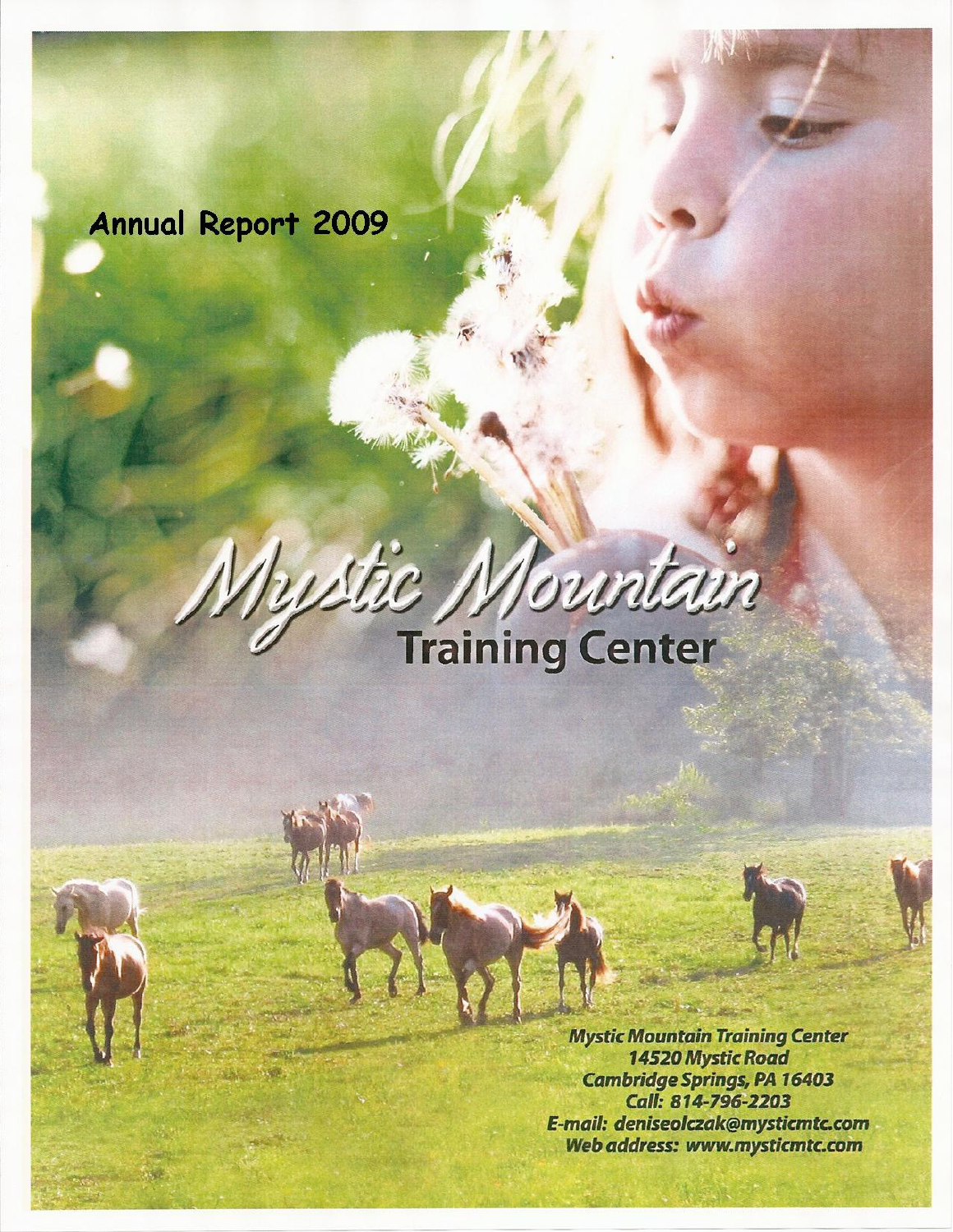

**Denise Olczak Executive Director**

Our mission is building a safe and healthy world for children and families through mentoring, discipleship and teamwork.

### **Dear Mystic Mountain Friends,**

Hold on tight as I share with you just a tiny bit of a recent Mystic Mountain whirlwind. My story begins this past spring when mothers and children from a homeless shelter in Erie came out to visit us for **A Day at a Horse Farm**. Just as I finished welcoming everyone, I felt a tug on my shirt. A beautiful little girl with eyes wide as saucers, and braided beaded hair that bounced with her every word, stomped her



little foot and defiantly announced, "I don't like horses and I don't want to be here!" I assured her that she was allowed to have her opinion, but today we were going to learn about horses, and at the end of the day I would very much like to know what she thought about them. She agreed, and we were off to the barn to meet and greet the horses.

Marble, our beautiful dappled grey mare, is always a favorite. She was brought out and each student learned how to say hello. Then they were off to a classroom activity in another building. Within five minutes the barn door flew open and there was my defiant new friend. **"Marble missed me!"** she loudly proclaimed and threw her arms around Marble's neck. Who would have guessed?



The next session was on the topic of grooming, so each child received a brush, and instructions on how to use it. Three children were placed on each side of Marble, and there was **Marble's new friend**, brushing up a dust storm, singing and chattering a mile a minute. "Would you hold this please?" she calmly

asked as she handed me her brush. Once again she threw her arms around Marble's neck as the horse gently dropped her big head into the little girl's waiting arms. **"Oh Marble, let me tell you my story!"** and little girl gibberish was all that could be discerned. Just as quickly as the gibberish had started, it ended, as the child politely requested the return of her brush, I turned to see tears running down her mother's and the group leader's faces.

Later, I learned that this dear child had been through things that no child should have to endure. As a result, she had climbed inside of herself and would let no one near to touch or to talk with her. Several therapists had tried unsuccessfully to reach her over many months and sessions, yet God had used a beautiful dappled grey horse with a kind and gentle spirit to reach her heart in just under two hours. **She was out of the whirlwind!** 

Everyday is a new adventure at Mystic Mountain as we touch and change lives, whether they be inner city or rural youth. To all of you who stand with us, **THANK YOU!**

**-Denise Olczak, Executive Director**

### **Lives Touched in 2009:**

- 54 Adult and Teen Volunteers
- 103 Day Camp Participants
- 600 Parents and Friends for the Friday Night Programs
- 105 Day at a Horse Farm **Participants**
- 196 Ball and Prom Attendees
- 12 Spa Day Attendees
- 14 Horse Lovers
- 1 Extremely Dedicated (and sometimes crazy) Executive Director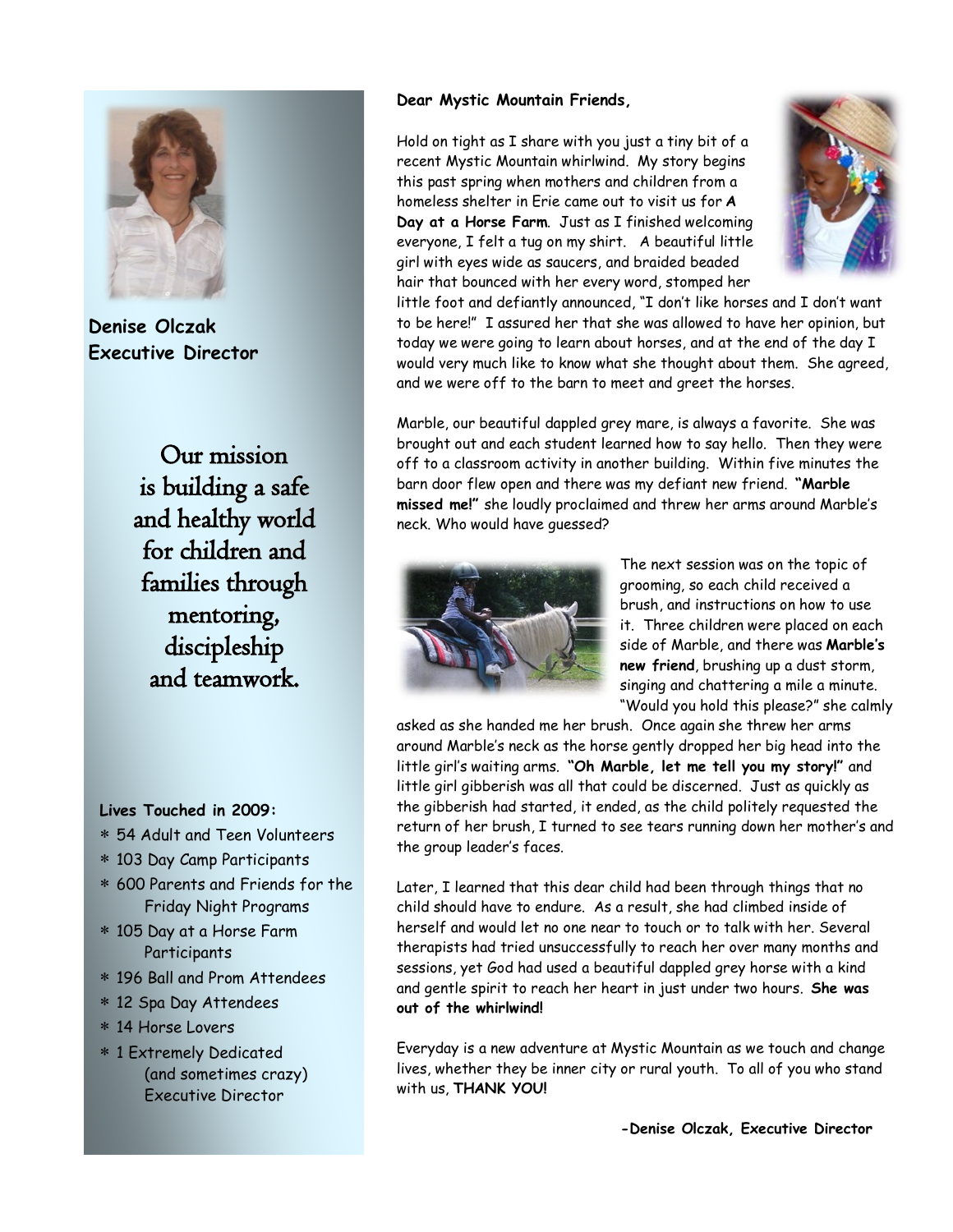

Mystic Mountain Training Center located in the hills of southwest Erie County Pennsylvania, is a non-profit, faith based organization, offering high adventure, hands-on learning programs for children and adults.

### **Summer Day Camps:**

The four, week long, 2009 Summer Camp experiences consisted of:

- Teen Leadership Development
- Young Explorers
- New Frontiers

Great Adventure Day Camp All camps offered equine, shooting sports, canoeing, fine arts, and environmental experiences.



**The hallmark of this program has always been our one-on-one mentoring.** Our rifle instructors are all **NRA certified**, the summer



equestrian program has met **Christian Camping Horsemanship International**  standards, thereby allowing certificates to be awarded to the campers. Two of our adult instructors spent a week in Oregon at a Leadership Summit hosted by **Crystal Peaks Youth Ranch**.

In 2010 we are looking forward to initiating many unique changes for our tenth anniversary. One addition to our Great Adventure line up is the development of a new **Advance Camp** where kids choose one favorite activity to excel at.

### **Programs:**

**A Day at a Horse Farm** is an all day field trip for children of all ages to engage in a hands on approach to horses, and learn not to be intimidated by their size. In 2010 we are looking forward to offering this unique and rewarding experience to over 90 kids from the **Erie School District's** after school Champs program**.**



### **Board of Directors:**

Michael Mitchell, President Matthew Maynard, Vice-President Denise Olczak, Secretary Dennis Cholak, Treasurer Jessica Maynard, Admin. Assistant William Olczak, Business Manager Mary Ann Lindenberger

### **Volunteer Advisory Committee:**

Marissa Barton Dale Beers Kristen Bertch Bonnie & Brian Bilski Brittany Bilski Kelly Boisvert Alan Duda Melanie Hurta Jane Lenart Sandy Mitchell Becky Nicely Bev & Terry Sadler Rachael Sadler Mary Frances Stainbrook Michelle Winkelbauer

### **Financials:**

| Income:                        |           |
|--------------------------------|-----------|
| In-kind Volunteer Time 155,600 |           |
| Camp Income                    | 17,204    |
| Grants                         | 14,500    |
| Individual/Business            | 6,375     |
| Fundraisers                    | 3,046     |
| Program Income                 | 845       |
| <b>Total Income</b>            | \$197,570 |

### Expenses:

| Operations                | 108,498 |
|---------------------------|---------|
| <b>Camp Expenses</b>      | 80,071  |
| Program Expenses          | 5,080   |
| <b>Staff Training</b>     | 4,715   |
| <b>Building/Equipment</b> | 2,716   |
| Fundraising               | 1,221   |
| Total Expenses \$202,301  |         |

**Your donation could help us close this financial gap.**